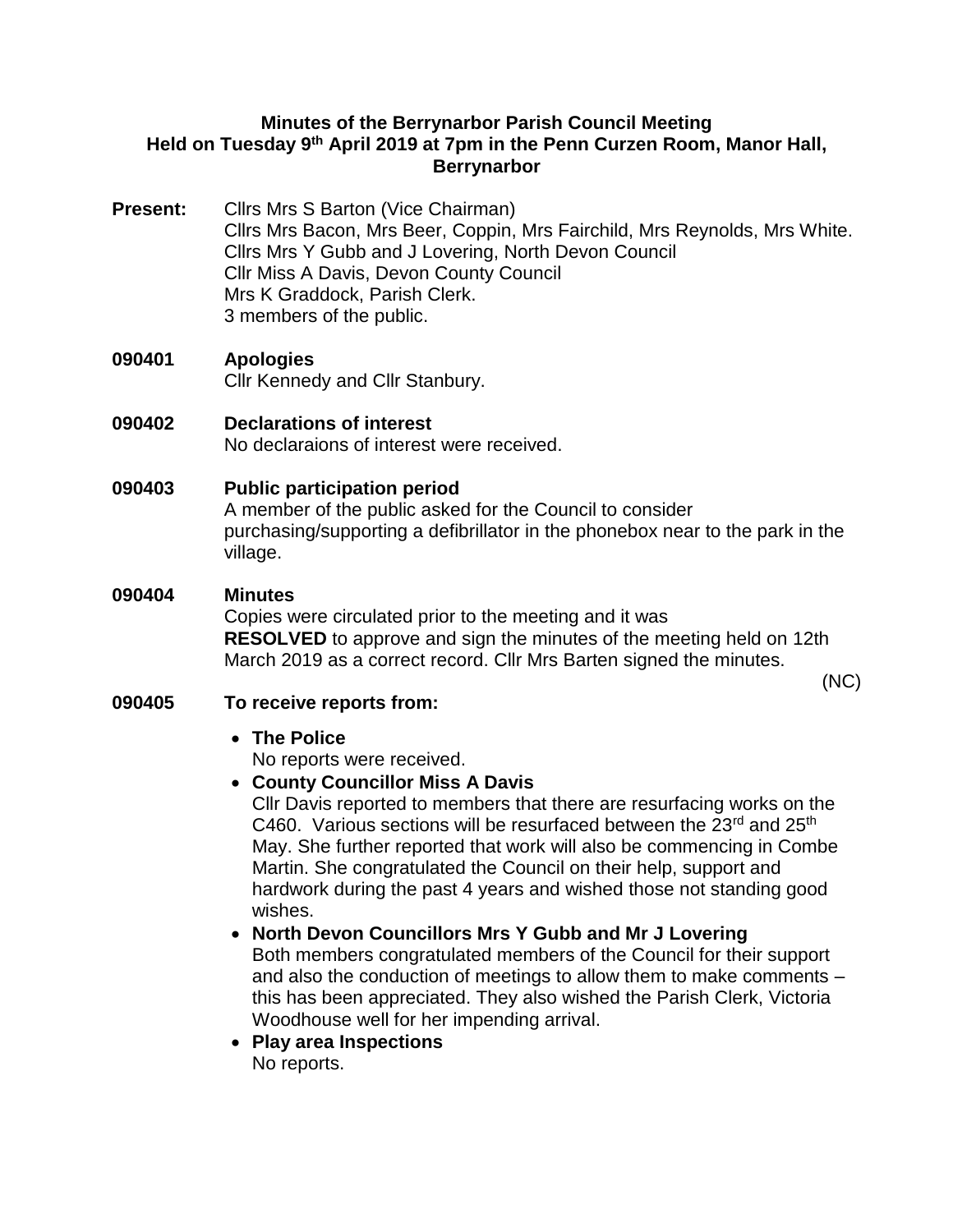## • **Manor Hall**

Cllr Mrs Fairchild informed members that the Hall is taking shape. There is an 80s Disco on Friday, 24<sup>th</sup> May and a BBQ in being planned for late June. Cllr Mrs Barten also reported that she is doing a fundraising event for the School on Friday,  $10<sup>th</sup>$  May which is a Curry and Quiz night.

- **Footpath Reports** 
	- No reports.
- **Dog Exercise area**

Cllr Mrs White explained that she had heard from a number of complaints regarding dog poo on the area, and investigated but did not feel there was a particular issue at the moment. A discussion was held on a potential wild flower area within the exercise area.

• **Meetings/events attended by Councillors/Clerk** None attended.

#### **090406 Planning and Planning Correspondence**

Planning Applications: To consider Planning Applications received to date:

No planning applications were received.

Members discussed the possibility of planning training. The Clerk informed members that she was in the process of organising Planning training for Fremington Parish Council and that there may be an opportunity to link together.

## **Planning decisions – Approval:**

**65960** Installation of a ground mounted 12Kw pv panel array (2 rows of 11 panels) (amended plans) at Middle Cockhill Farm, Berrynarbor, Ilfracombe

**66120** Extension & alterations to dwelling at Rivendale, Mill Lane, Berrynarbor, Ilfracombe

**66144** Alterations to dwelling to include adding/replacement of doors and Juliet balcony at The Old Rectory, Berrynarbor, Ilfracombe

**66247** Approval of details in respect of discharge of condition 4 (landscaping) attached to planning permission 65665 (conversion of rural building to dwelling) at Land off Birdswell Lane, Berrynarbor, Ilfracombe **RESOLVED** that the information be noted.

#### **090407 Matters to note**

- Completion of Monthly Defribillator Report
- DALC April Newsletter
- Replacement of Bus Shelter -completed.

**RESOLVED** that the information be received and noted.

(NC)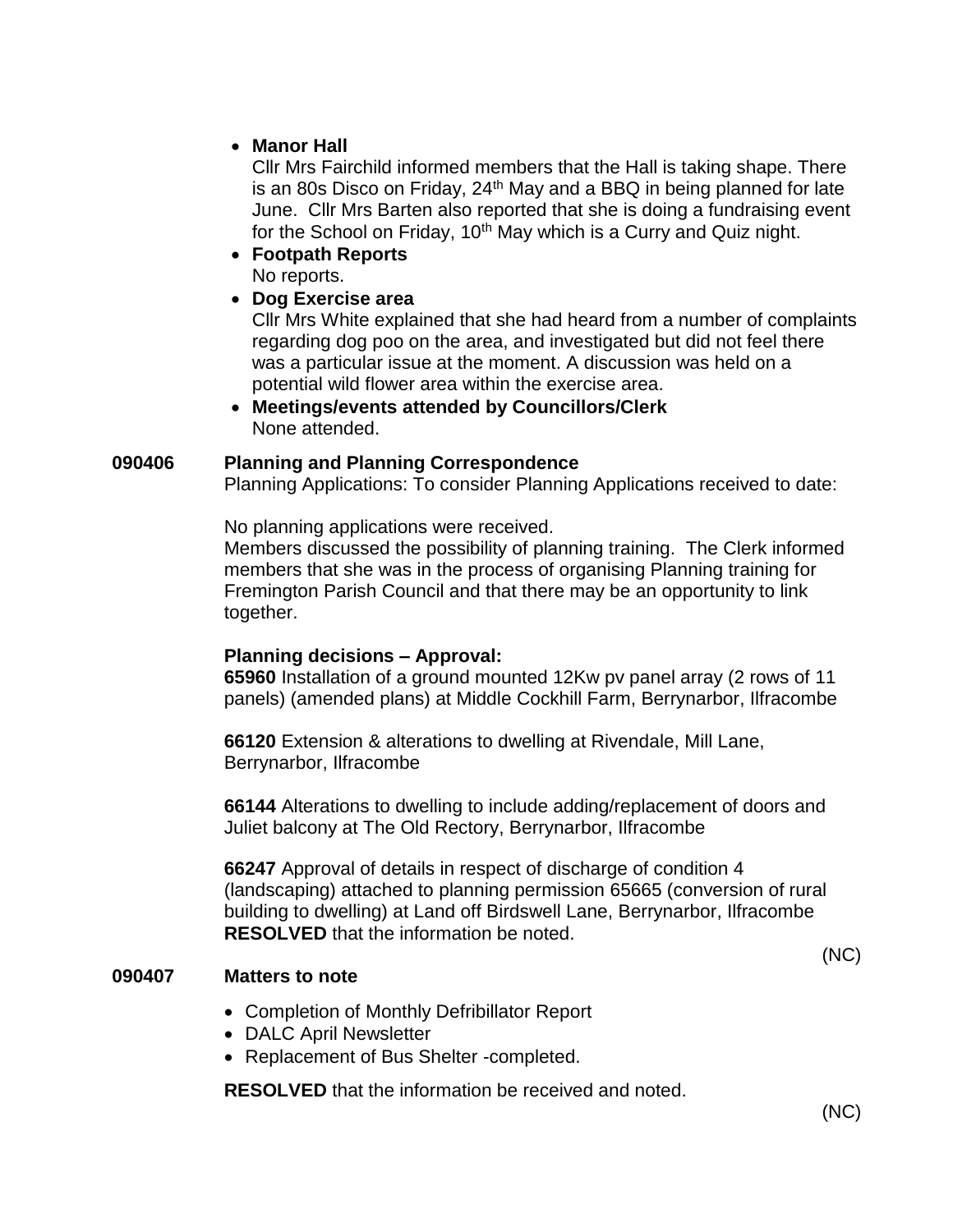| 090408 | To approve payments and receipts to date and receive budget review |
|--------|--------------------------------------------------------------------|
|        | The following payments were received:                              |

| <u>HIC TOITOWING PAYMICING WORD TOOCHVOU.</u><br>Littlethorpe (Bus Shelter) | £6,765.60     |
|-----------------------------------------------------------------------------|---------------|
| Mrs Fairchild (Mop bucket)                                                  | £11.99        |
| Berrynarbor Shop (Sewage)                                                   | £59.69        |
| <b>Fremington Parish Council</b>                                            | £7.37         |
| (photocopying)                                                              |               |
| Mrs Fairchild (Toilet sundries)                                             | £11.00        |
| Berry Arboriculture (Litterbin                                              | £400.00       |
| and Bus Shelter)                                                            |               |
| Toilet cleaning (March)                                                     | £100.00       |
| <b>Clerks Salary (April)</b>                                                | £317.30 (net) |
| <b>Clerks Salary (April)</b>                                                | £317.30 (net) |
| <b>HMRC Paye</b>                                                            | £158.40       |
| <b>Payments total</b>                                                       | £8148.65      |
| Receipts 12th March 2019 until                                              |               |
| Devon County Council P3                                                     | £600.00       |
| Devon County Council, Grant                                                 | £1000.00      |
| for Bus Shelter                                                             |               |
| Interest                                                                    | £0.67         |
| Receipts total                                                              | £1600.67      |

**RESOLVED** to approve the above payments and receipts.

#### **090409 To consider donations to the following:**

- Berrynarbor Preschool
- Berry in Bloom
- Berrynarbor Newsletter

**RESOLVED** that the grant donations be deferred until the May meeting when the new financial budget is available.

#### **090410 Insurance**

**RESOLVED** that the insurance be deferred until the next meeting however, the Clerk and Chairman be authorised to approve if the renewal is before the next meeting.

#### **090411 Adoption of artwork RESOLVED** to approve a donation of £45.00 to the Berrynarbor Community Enterprise or the digital version and completion of the artwork of the Berrynarbor logo. (NC)

# **090412 New litterbin at Pitt Hill**

RESOLVED that the item is deferred until the next meeting.

(NC)

(NC)

(NC)

(NC)